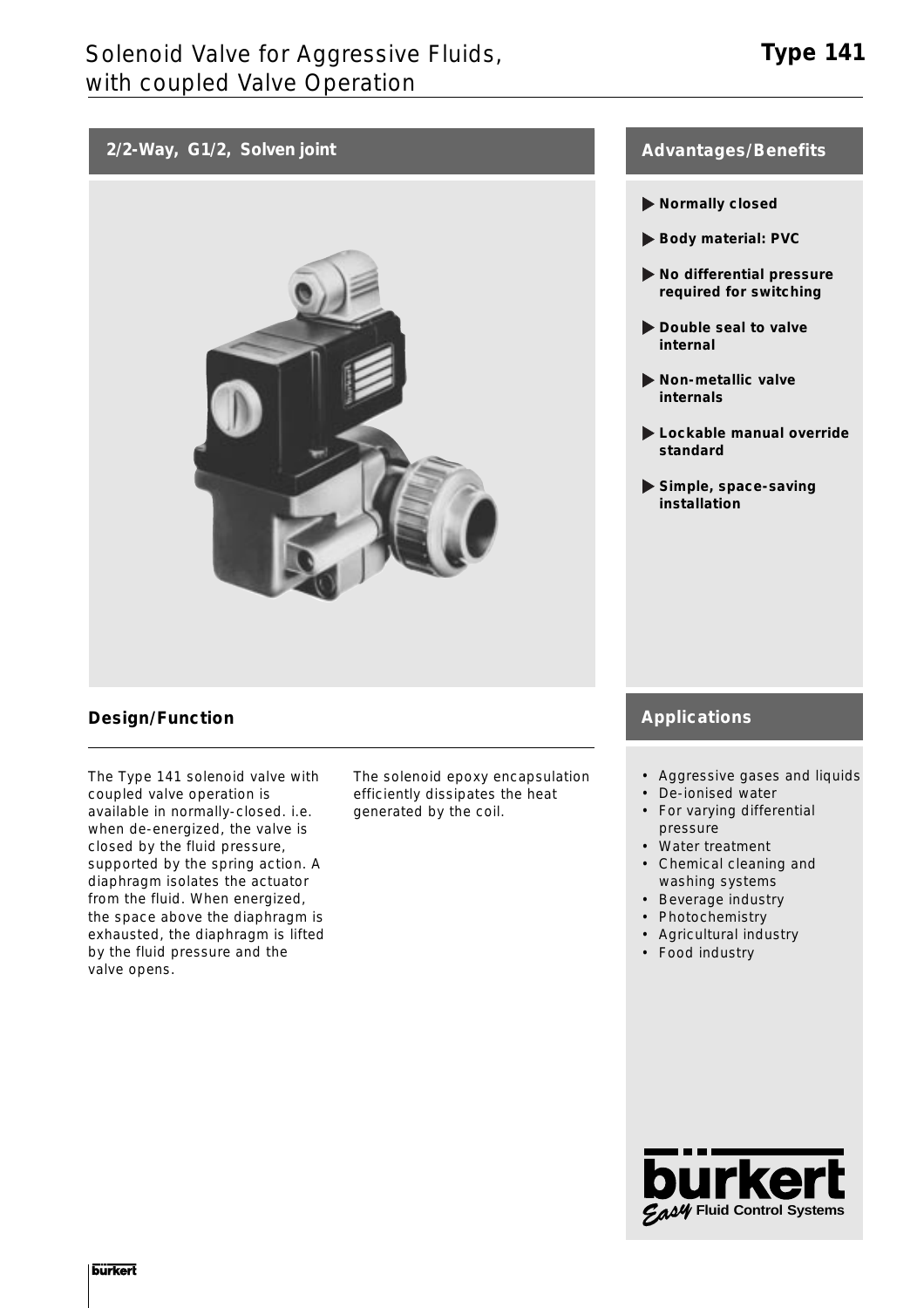# Solenoid Valve for Aggressive Fluids, with coupled Valve Operation

#### **Technical Data**

#### **Circuit Function**

**A** 2/2-way valve, normally closed, with 2-way assisted lift.



Rigid PVC (resistant to DIN 8062 and DIN 8061) Solenoid actuator isolated from the fluid by double seal with ventilated mid-chamber.

#### **Specifications**

| Orifice | Kv-Value            | QNn-Value | Pressure Range | Weight |
|---------|---------------------|-----------|----------------|--------|
| DN      | Water               | Air       |                |        |
| [mm]    | [m <sup>3</sup> /h] | [1/min]   | [bar]          | [kg]   |
| 15      | 3,5                 | 3700      | $0 - 6$        | 1,25   |
| 20      | 5, 5                | 5900      | $0 - 6$        | 1,25   |
| 25      | 10,5                | 11300     | $0 - 6$        | 1,75   |
| 32      | 15,5                | 16700     | $0 - 6$        | 1,75   |
|         |                     |           |                |        |

**Body Material**

All pressures quoted are gauge pressures with respect to the prevailing atmospheric pressure.

#### **Seal Material/Fluids Handled/Temp.- Range**

- NBR Neutral fluids, e.g. compressed air, town gas, water, hydraulic oil, oils and fats without additives  $-10 \text{ to } +50 \text{ °C}$
- EPDM Alkalis, acids to medium concentration, alkaline washing and bleaching lyes -30 to +50 °C
- FPM Oxidizing acids and substances, salt solutions, oils with additives -10 to +50 °C

For more detailed information see resistance chart (Leaflet No. 1896009).

Max. ambient temperature +50 °C

| Max. viscosity | approx. 37 mm $\frac{2}{s}$ |
|----------------|-----------------------------|
|----------------|-----------------------------|

| Response times opening: $0.15 - 0.2$ s |                                       |  |
|----------------------------------------|---------------------------------------|--|
|                                        | closing: for $0.2$ bar: $0.8 - 1.3$ s |  |
|                                        | for 6 bar: $0.2 - 0.4$ s              |  |

The response times have been measured with water. They depend upon the orifice as well as the pressure and viscosity of the handled fluid.

| Port connection | solvent joint DIN 8063 |
|-----------------|------------------------|
|                 | 20, 25, 32, 40 mm ø    |

### **Operating Data (Valve) Community Contracts Contract Contracts Operating Data (Actuator)**

| Operating voltage | 24, 42, 48, 110, 220,<br>240 V/UC (universal current) |
|-------------------|-------------------------------------------------------|
| Voltage tolerance | ±10%                                                  |
| Power consumption | inrush 100 W, hold 9 W                                |
| Duty cycle        | 100 % continuously rated                              |
| Cycling rate      | 10 $c.p.m.$                                           |
| Rating            | IP 65 cable plug                                      |

#### **Installation/Accessories**

| Installation          | as required                                              |
|-----------------------|----------------------------------------------------------|
| Electrical connection | with cable plug to<br>DIN 43 650 supplied as<br>standard |

The valve is supplied with a lockable manual override. Electrical position indication on request.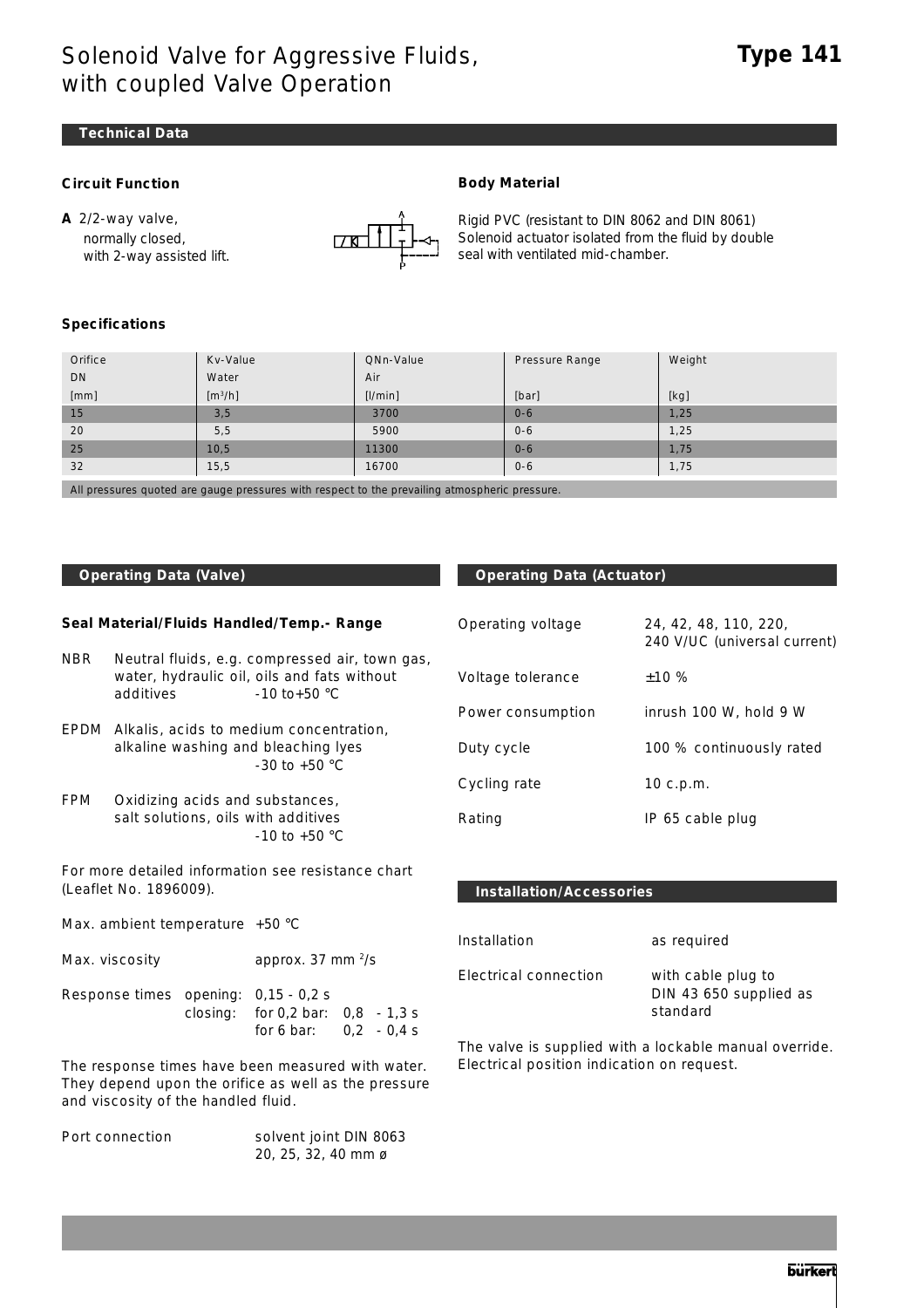# Solenoid Valve for Aggressive Fluids, with coupled Valve Operation

# **Type 141**

**Dimensions in mm**





| Orifice | A   | B  | $\cap$<br>◡ | D    | D    | Е  |    | G  | H   | w    | $\mathbf{r}$<br>N |     | M   | N   | O  |
|---------|-----|----|-------------|------|------|----|----|----|-----|------|-------------------|-----|-----|-----|----|
|         |     |    |             |      |      |    |    |    |     |      |                   |     |     |     |    |
|         |     |    |             |      |      |    |    |    |     |      |                   |     |     |     |    |
|         |     |    |             |      |      |    |    |    |     |      |                   |     |     |     |    |
| [mm]    |     |    |             |      |      |    |    |    |     |      |                   |     |     |     |    |
| 15      |     | 19 | 16          | 20,2 |      |    |    |    |     |      |                   | 148 |     |     |    |
|         | 110 |    |             |      | 25,2 | 65 | 62 | 21 | 102 | 40   | 8                 |     | M 5 | 120 | 53 |
| 20      |     | 22 | 19          | 25,2 |      |    |    |    |     |      |                   | 154 |     |     |    |
| 25      |     | 25 | 22          | 32,2 |      |    |    |    |     |      |                   | 190 |     |     |    |
|         | 140 |    |             |      |      |    |    |    |     |      |                   |     |     |     |    |
|         |     |    |             |      |      |    |    |    |     |      |                   |     |     |     |    |
| 32      |     | 29 | 26          | 40,2 | 40,2 | 76 | 85 | 30 | 120 | 44,5 | 15                | 198 | M 8 | 143 | 74 |

### **Pressure - Temperature - Diagram**